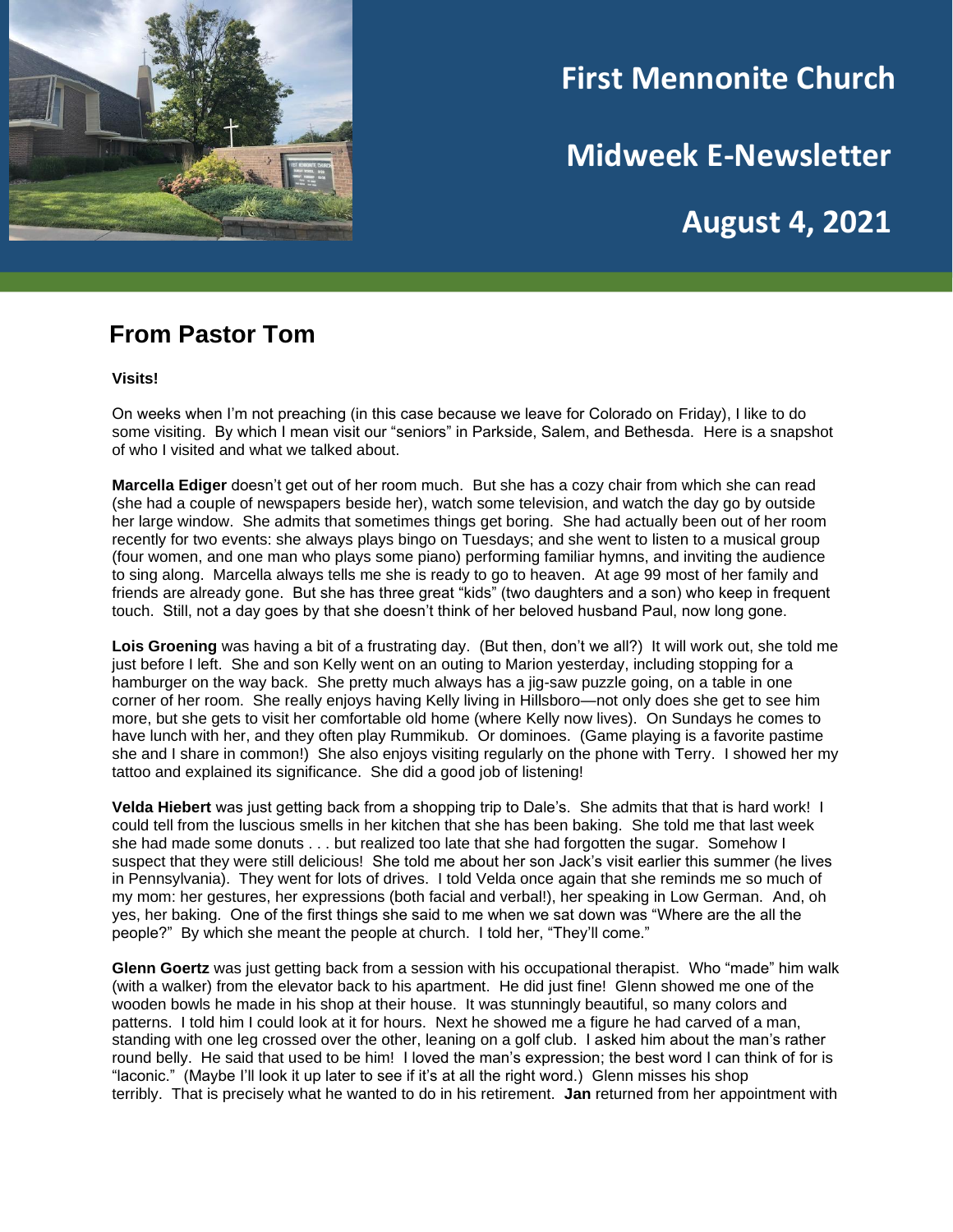the hairdresser, looking cute as ever. She's discouraged about her neck; they only seem to know what it isn't, but not what it is. And so she has better days and poorer days. They are both so grateful for the good care they received all around in Wichita, with their family's help, and are hoping for more progress and improvement at Parkside.

**Clariece Schroeder** needed just a bit more time to finish her lunch (she says sometimes she moves so slowly!). She has a remarkable gift of being able to focus on the positive. She wakes up every day feeling grateful for being alive and for being at Parkside. (She's been there ten years.) Today we talked mostly about her family, starting with her kids. Two (or was it three?) of them live in Kansas City and one in Seattle. All are retired; one is now the president of a large company, with branches all over the U.S. One of her grandsons is hiking the Appalachian Trail! He started in April and has just now left Pennsylvania and entered New Jersey. I looked at the pictures he has been sending her− such scenery! I have backpacked on the northernmost 50 miles of the AT (all in Maine), so look forward to his pictures when he and his buddies are close to the end. Clariece recently was able to visit her dear brother **Clark (Wiebe)** at Bethesda in Goessel and was pleased to see him settling in so well.

Tomorrow I too will go to visit **Clark and Anna Marie**. Stay tuned!

# **Upcoming Events**

- **Care Meeting is tonight, August 4 at 7 p.m.**
- **The Hillsboro Senior Center is holding a fundraiser Friday, August 6 from 6:30-8 p.m.** Stop by for homemade pie and ice cream plus music by Bob and the Boys! Donations are welcomed and appreciated.
- **Farewell for Wiebes and Harders.** A simple farewell is being planned for Glenn & Maura Wiebe and Keith & Judy Harder for Sunday, August 15, following the worship service. Mark your calendar. More information to come.
- **Discover and Affirm, also known as DnA.** This is an opportunity to spend 90 minutes or so reflecting on your gifts and sense of calling. We are overdue for our regular offering of this exercise at FMC. More information will be announced this coming Sunday morning.

## **Other Announcements**

- **COVID-19 protocols:** The FMC Covid response team is urging the following in regard to the Covid virus: 1. Masks are highly recommended when we gather indoors, 2. Be alert to social distancing, 3. Stay tuned for further updates as we remain sensitive to county and CDC guidelines.
- **Peppernuts at FMC!** Our peppernuts project is beginning this week! We will begin this Friday, Aug. 6. **Our dates are Fri Aug 6, Sat Aug 7, Fri Aug 13, and Sat Aug 14.** Thank you to all who have already agreed to volunteer your time! A whole variety of tasks are involved, some that take good arm strength and others that involve a more relaxing arranging of dough on a cookie sheet. There is something for everyone! Please notify Kara at secretary@fmchillsboro.com or 620.947.5662 of dates you would like to help!
- **REQUESTS FOR SCHOLARSHIPS.** FMC desires to support FMC members and members' children who attend a Mennonite college or who choose to receive a seminary education. If you are interested in applying for such financial support (tuition) for the 2021-2022 academic year, contact Doug Miller.
- **Join Jerusalem Seminar this winter!** Bethel College and Tabor College are again sponsoring a trip to Jordan, Palestine, and Israel, from December 26, 2021, to January 15, 2022. The trip will be led by Dr. Doug Miller and will include two dozen biblical sites, such as Jerusalem, Nazareth, Bethlehem, the Jordan River, Sea of Galilee, Jericho, ancient ruins, Dead Sea and Dead Sea Scrolls, Masada, Mt. Nebo, Petra, museums, and much more. There is currently room for